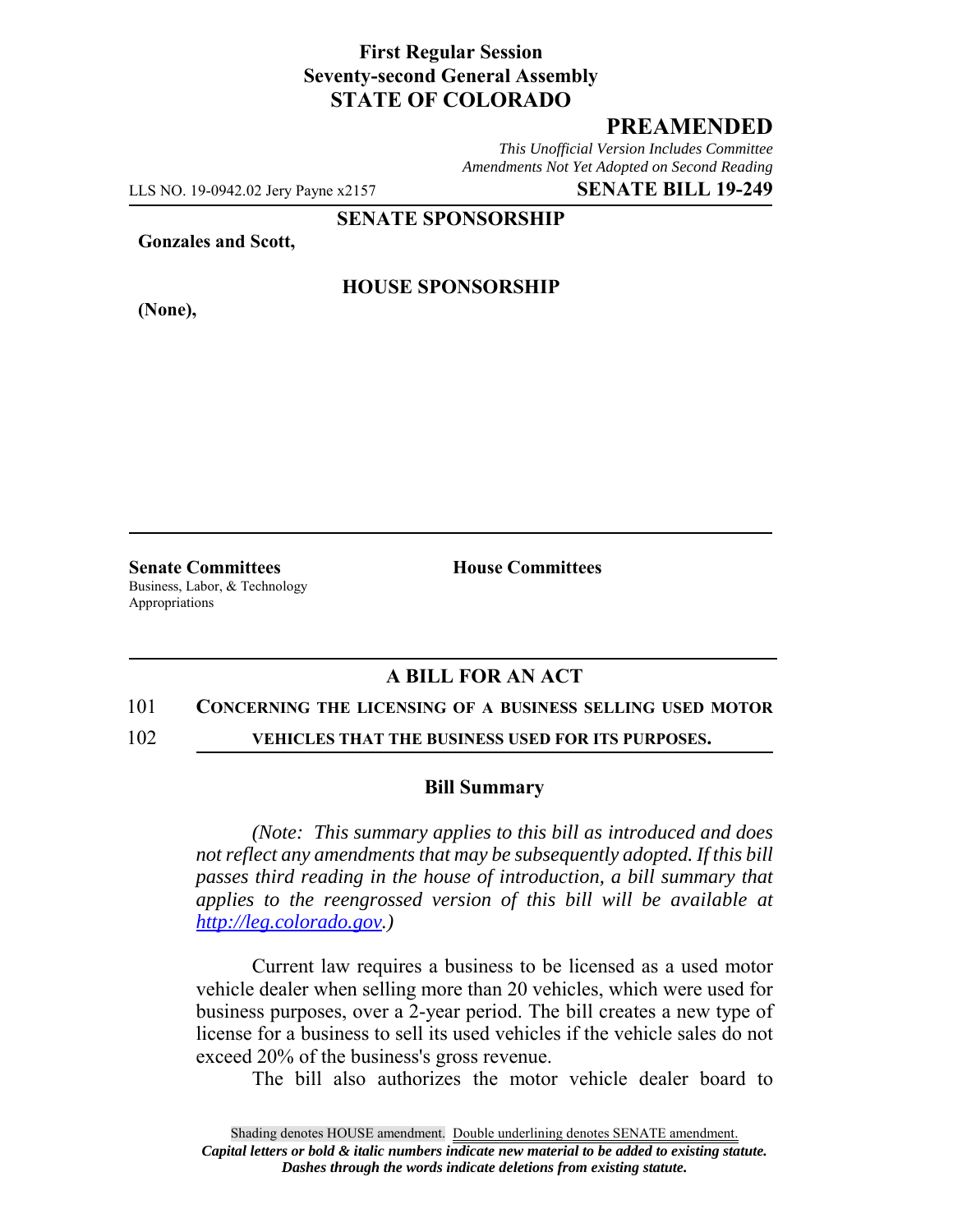discipline a person holding this type of license for the following:

- A material misstatement in an application;
- ! Violating several classes of laws dealing with motor vehicle sales and commerce;
- ! Having been convicted of certain crimes;
- ! Various types of fraud;
- ! Failing to perform a written agreement;
- ! Failure to make the required disclosures;
- ! Misleading or inaccurate advertising;
- ! Representing or selling as new a used motor vehicle;
- ! Selling a defective vehicle unless sold as a tow-away and not to be driven; and
- ! Failing to notify a prospective buyer of the acceptance or rejection of a motor vehicle purchase within a reasonable period when on a finance sale or a consignment sale.
- 1 *Be it enacted by the General Assembly of the State of Colorado:*
- 2 **SECTION 1.** In Colorado Revised Statutes, 44-20-104, **amend**
- $3$  (3)(a), (3)(f)(I), (3)(h) introductory portion, and (3)(l)(I) introductory
- 4 portion as follows:

# 5 **44-20-104. Board - oath - meetings - powers and duties - rules.**

- 6 (3) The board is authorized and empowered:
- 7 (a) To promulgate, amend, and repeal rules reasonably necessary 8 to implement this part 1, including the administration, enforcement, 9 issuance, and denial of licenses to motor vehicle dealers, motor vehicle 10 salespersons, used motor vehicle dealers, wholesale motor vehicle auction 11 dealers, BUSINESS DISPOSERS, and wholesalers, and the laws of the state 12 of Colorado; 13 (f) (I) To investigate through the director, on its own motion or 14 upon the written and signed complaint of any person, any suspected or 15 alleged violation by a motor vehicle dealer, motor vehicle salesperson, 16 used motor vehicle dealer, wholesale motor vehicle auction dealer, 17 BUSINESS DISPOSER, or wholesaler of any of the terms and provisions of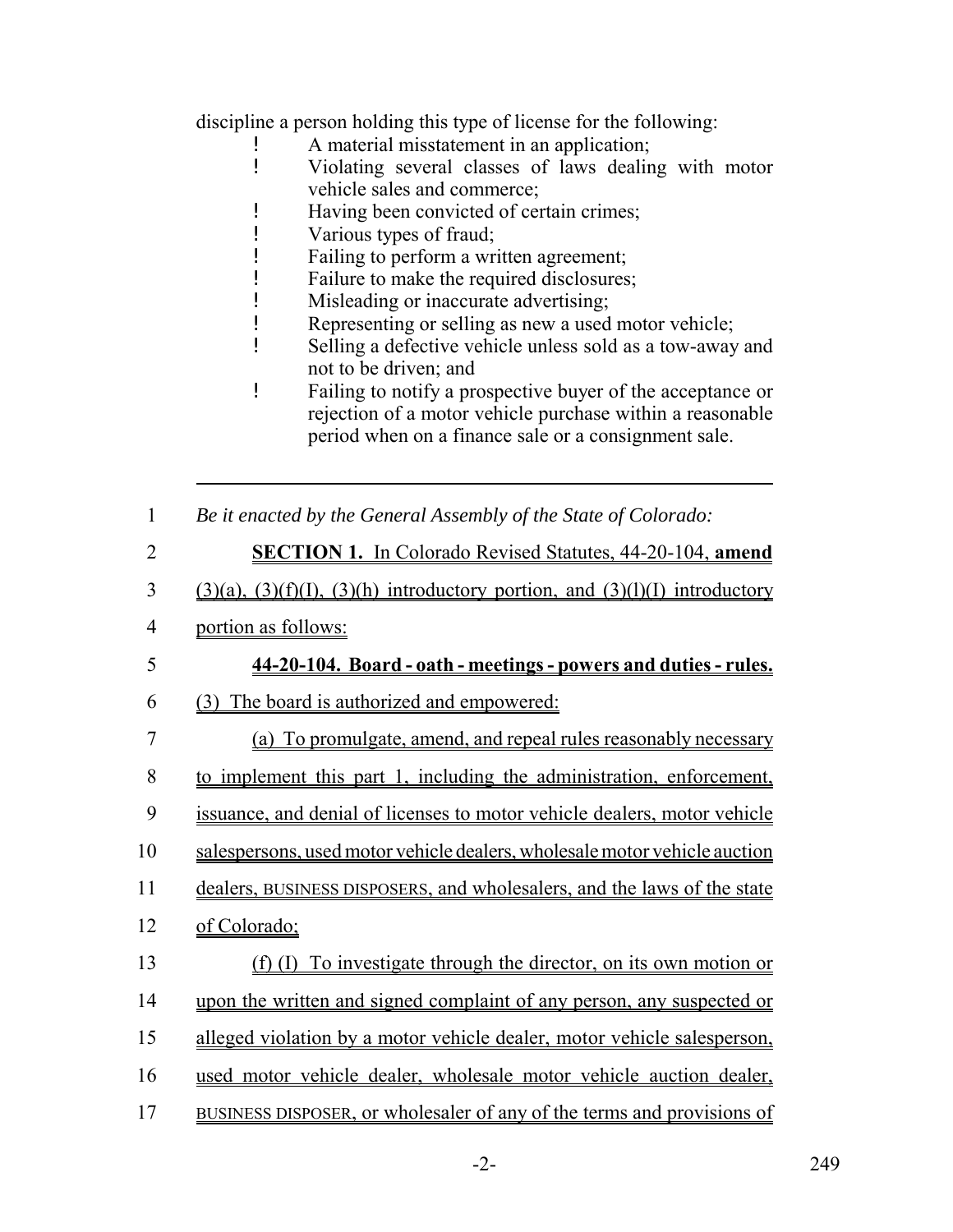| 1              | this part 1 or of any rule promulgated by the board under the authority             |
|----------------|-------------------------------------------------------------------------------------|
| $\overline{2}$ | conferred upon it in this section. The board shall order an investigation           |
| 3              | of all written and signed complaints, may issue subpoenas, and may                  |
| $\overline{4}$ | delegate the authority to issue subpoenas to the director, and the director         |
| 5              | shall make an investigation of all complaints transmitted by the board              |
| 6              | <u>pursuant to section 44-20-105 (3). The board may seek to resolve disputes</u>    |
| 7              | before beginning an investigation or hearing through its own action or by           |
| 8              | direction to the director.                                                          |
| 9              | (h) To prescribe the forms to be used for applications for motor                    |
| 10             | vehicle dealers', motor vehicle salespersons', used motor vehicle dealers',         |
| 11             | wholesale motor vehicle auction dealers', BUSINESS DISPOSALS, and                   |
| 12             | wholesalers' licenses to be issued and to require of the applicants, as a           |
| 13             | condition precedent to the issuance of the licenses, such information               |
| 14             | <u>concerning their fitness to be licensed under this part 1 as it may consider</u> |
| 15             | necessary. Every application for a motor vehicle dealer's license or used           |
| 16             | motor vehicle dealer's license shall MUST contain, in addition to such              |
| 17             | information as the board may require, a statement of the following facts:           |
| 18             | (1) (I) To prescribe a form or forms to be used as a part of a                      |
| 19             | contract for the sale of a motor vehicle by any motor vehicle dealer,               |
| 20             | BUSINESS DISPOSER, or motor vehicle salesperson, other than a retail                |
| 21             | installment sales contract subject to the provisions of the "Uniform                |
| 22             | Consumer Credit Code", articles 1 to 9 of title 5, which shall include the          |
| 23             | following information in addition to any other disclosures or information           |
| 24             | required by state or federal law:                                                   |
| 25             | <b>SECTION 2.</b> In Colorado Revised Statutes, 44-20-108, add (1)(i)               |
| 26             | as follows:                                                                         |
| 27             | 44-20-108. Classes of licenses. (1) The following classes of                        |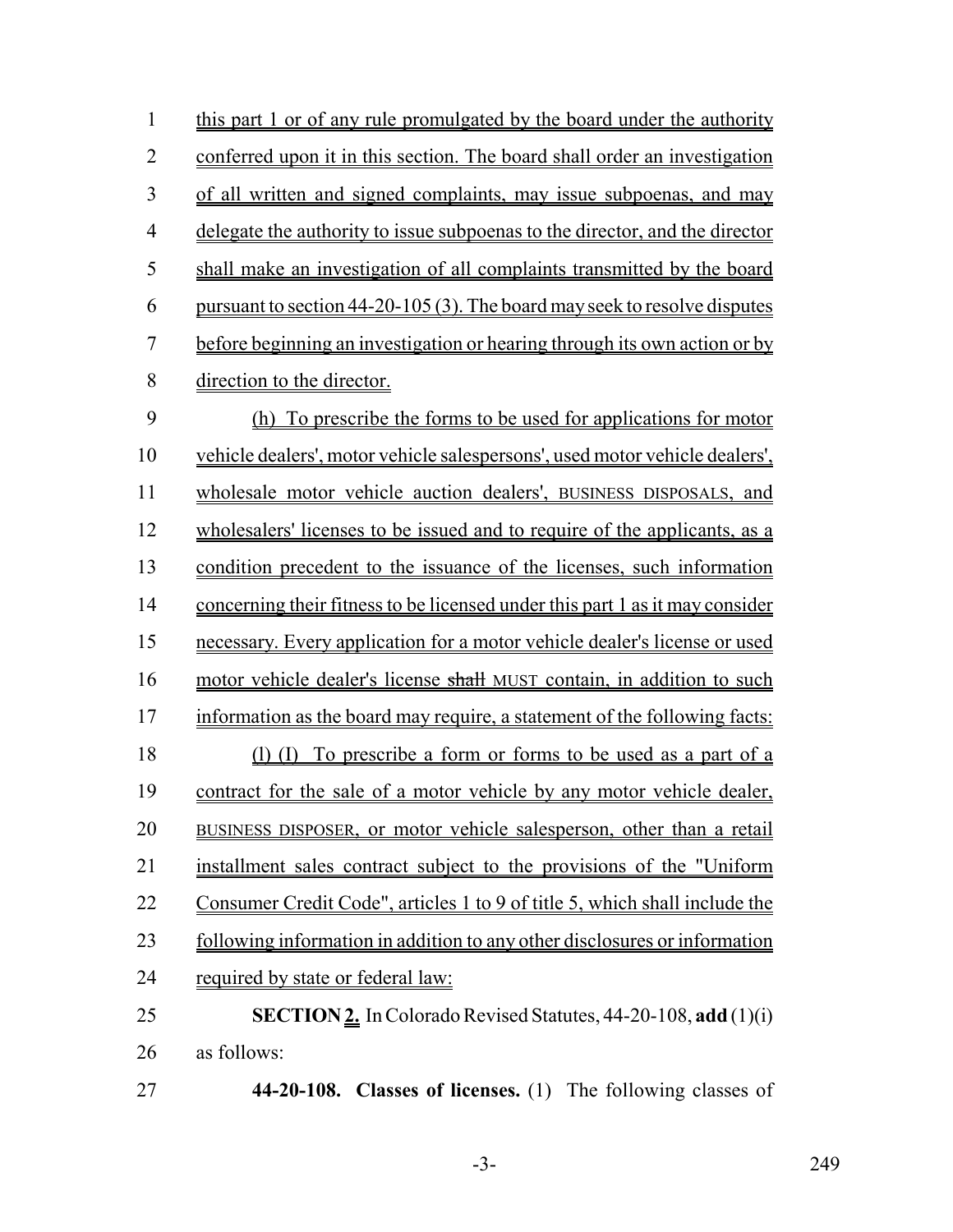licenses are issued under this part 1:

 (i) IF THE SALES VALUE OF ALL THE MOTOR VEHICLES SOLD DOES NOT EXCEED TWENTY PERCENT OF THE BUSINESS'S GROSS REVENUE, THE BUSINESS DISPOSAL LICENSE PERMITS A BUSINESS TO SELL USED MOTOR VEHICLES THAT: (I) HAVE BEEN OWNED FOR MORE THAN ONE YEAR; (II) HAVE BEEN USED EXCLUSIVELY FOR BUSINESS PURPOSES; 8 (III) ARE TITLED IN THE NAME OF THE BUSINESS; 9 (IV) FOR WHICH ALL RELATED TAXES HAVE BEEN PAID; AND (V) ARE NOT DESIGNED OR USED PRIMARILY TO CARRY PASSENGERS. **SECTION 3.** In Colorado Revised Statutes, 44-20-111, **amend** (1) introductory portion, (1)(h), (3), and (4)(c); and **add** (1)(i) as follows: **44-20-111. Fees - disposition - expenses - expiration of licenses.** (1) There shall be collected with Each application MUST BE 16 ACCOMPANIED BY the fee established pursuant to IN subsection (5) of this section for each of the following licenses: (h) Wholesale motor vehicle auction dealer's license; OR (i) BUSINESS DISPOSAL LICENSE. (3) If an application for a buyer agent's, motor vehicle dealer's, used motor vehicle dealer's, wholesaler's, BUSINESS DISPOSER'S, or motor vehicle salesperson's license is withdrawn by the applicant prior to issuance of the license, the director shall refund one-half of the license fee. (4) (c) Upon the expiration of the license, unless suspended or revoked, the same may be renewed upon the payment of the fees specified 27 in this section which shall THAT accompany applications, and the renewal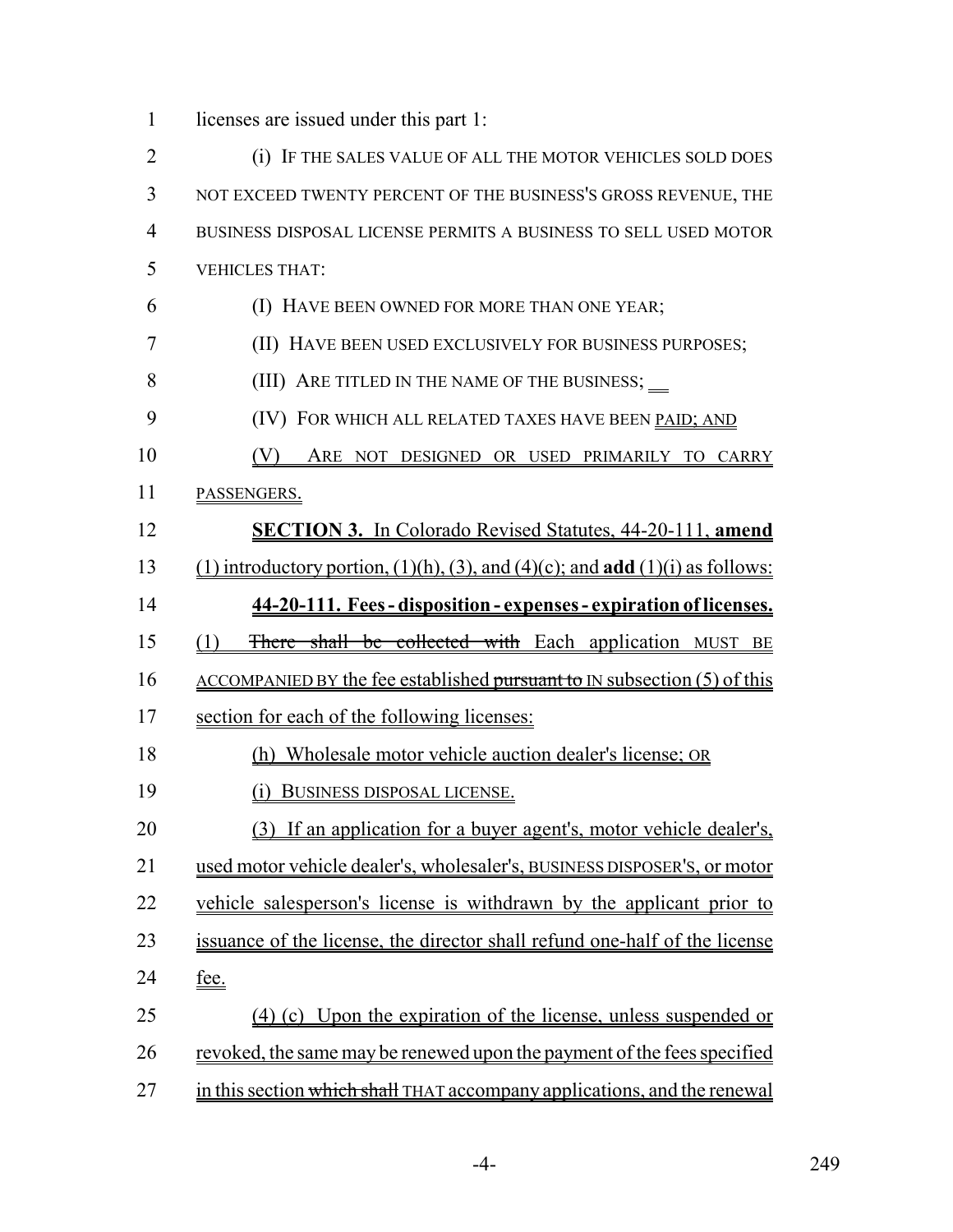| $\mathbf{1}$   | <b>shall</b> MAY be made from year to year as a matter of right; except that, if |
|----------------|----------------------------------------------------------------------------------|
| $\overline{2}$ | a motor vehicle dealer, used motor vehicle dealer, BUSINESS DISPOSER, or         |
| 3              | wholesaler voluntarily surrenders its license or abandons its place of           |
| $\overline{4}$ | business for a period of more than thirty days, the licensee is required to      |
| 5              | <u>file a new application to renew its license.</u>                              |
| 6              | <b>SECTION 4.</b> In Colorado Revised Statutes, 44-20-112, amend                 |
| 7              | $(1)$ and $(2)(a)$ as follows:                                                   |
| 8              | 44-20-112. Bond of licensee. (1) Before any motor vehicle                        |
| 9              | dealer's, wholesaler's, wholesale motor vehicle auction dealer's, BUSINESS       |
| 10             | DISPOSAL, or used motor vehicle dealer's license shall be IS issued by the       |
| 11             | <u>board through the executive director to any AN applicant, therefor, the</u>   |
| 12             | applicant shall MUST procure and file with the board evidence of a               |
| 13             | savings account, deposit, or certificate of deposit meeting the                  |
| 14             | requirements of section 11-35-101 or a good and sufficient bond with             |
| 15             | corporate surety thereon duly licensed to do business within the state,          |
| 16             | approved as to form by the attorney general of the state, and conditioned        |
| 17             | that the applicant shall MUST not practice fraud, make any fraudulent            |
| 18             | representation, or violate any of the provisions of this part 1 that are         |
| 19             | designated by the board by rule in the conduct of the business for which         |
| 20             | the applicant is licensed. A motor vehicle dealer, BUSINESS DISPOSER, or         |
| 21             | used motor vehicle dealer shall not be required to NEED NOT furnish an           |
| 22             | additional bond, savings account, deposit, or certificate of deposit under       |
| 23             | this section if the dealer furnishes a bond, savings account, deposit, or        |
| 24             | certificate of deposit under section 44-20-412.                                  |
| 25             | $(2)$ (a) The purpose of the bond procured by the applicant pursuant             |
| 26             | to subsection $(1)$ of this section and section 44-20-114 $(1)$ is to provide    |
| 27             | for the reimbursement for any loss or damage suffered by any retail              |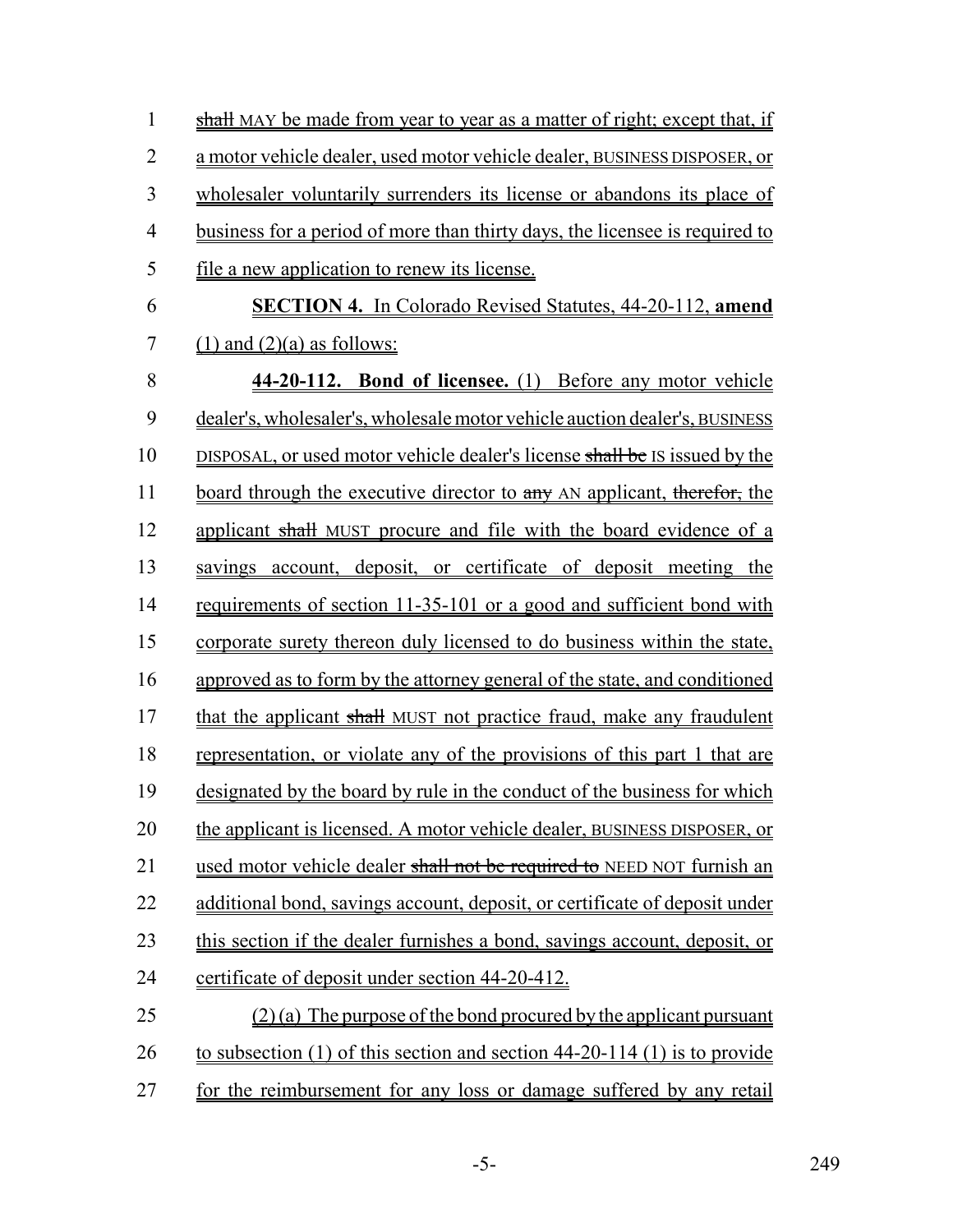consumer caused by violation of this part 1 by a motor vehicle dealer, used motor vehicle dealer, wholesale motor vehicle auction dealer, BUSINESS DISPOSER, or wholesaler. For a wholesale transaction, the bond is available to each party to the transaction; except that, if a retail consumer is involved, the consumer shall have priority to recover from the bond. The amount of the bond shall be fifty thousand dollars for a motor vehicle dealer applicant, used motor vehicle dealer applicant, wholesale motor vehicle auction dealer applicant, BUSINESS DISPOSAL APPLICANT, or wholesaler applicant except the amount of the bond shall be five thousand dollars for those dealers who sell only small utility 11 trailers that weigh less than two thousand pounds. The aggregate liability of the surety for all transactions shall not exceed the amount of the bond, 13 regardless of the number of claims or claimants.

 **SECTION 5.** In Colorado Revised Statutes, 44-20-118, **amend** (1) and (6) as follows:

 **44-20-118. Application - prelicensing education - fingerprint-based background check - rules.** (1) Application for a motor vehicle dealer's, motor vehicle salesperson's, used motor vehicle dealer's, wholesale motor vehicle auction dealer's, or wholesaler's, OR 20 BUSINESS DISPOSAL license shall MUST be made to the board.

 (6) All persons applying for a motor vehicle dealer's license, a used motor vehicle dealer's license, a wholesaler's license, a motor vehicle 23 auctioneer's license, or a motor vehicle salesperson's license, shall OR A BUSINESS DISPOSAL LICENSE MUST file with the board a good and 25 sufficient instrument in writing in which the applicant shall appoint APPOINTS the secretary of the board as the true and lawful agent of the 27 applicant upon whom all process may be served in any action which may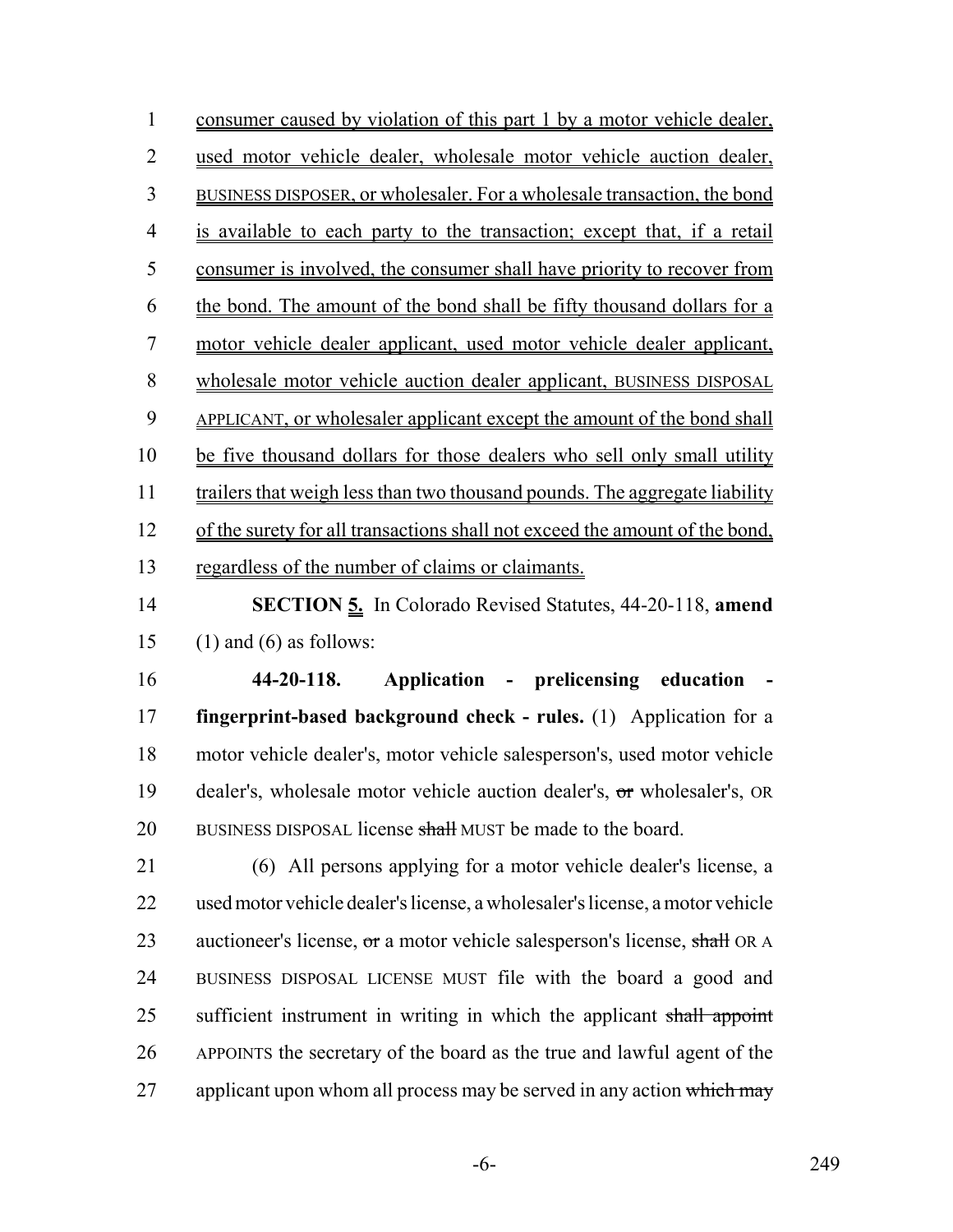1 thereafter be commenced against the applicant arising out of any claim for 2 damages suffered by any firm, A person association, or corporation by 3 reason of the A violation of BY the applicant of any of the terms and provisions of this part 1 or any condition of the applicant's bond. **SECTION 6.** In Colorado Revised Statutes, 44-20-121, **add** (6.5) as follows: **44-20-121. Licenses - grounds for denial, suspension, or revocation.** (6.5) A BUSINESS DISPOSAL LICENSE MAY BE DENIED, 9 SUSPENDED, OR REVOKED ON THE FOLLOWING GROUNDS: (a) MAKING A MATERIAL MISSTATEMENT IN AN APPLICATION FOR A LICENSE; (b) VIOLATING THIS PART 1 OR A RULE PROMULGATED BY THE 13 BOARD UNDER THIS PART 1; (c) HAVING BEEN CONVICTED OF OR PLED NOLO CONTENDERE TO A FELONY, A CRIME UNDER ARTICLE 3, 4, OR 5 OF TITLE 18, OR ANY LIKE 16 CRIME UNDER FEDERAL LAW OR THE LAW OF ANOTHER STATE. A CERTIFIED 17 COPY OF THE JUDGMENT OF CONVICTION BY A COURT OF COMPETENT JURISDICTION IS CONCLUSIVE EVIDENCE OF THE CONVICTION IN A HEARING HELD UNDER THIS ARTICLE 20. 20 (d) DEFRAUDING A BUYER, SELLER, MOTOR VEHICLE SALESPERSON, 21 OR FINANCIAL INSTITUTION TO THE PERSON'S DAMAGE; (e) INTENTIONAL OR NEGLIGENT FAILURE TO PERFORM ANY WRITTEN AGREEMENT WITH A BUYER OR SELLER; (f) MAKING A FRAUDULENT OR ILLEGAL SALE, TRANSACTION, OR REPOSSESSION; (g) WILLFUL MISREPRESENTATION OR CIRCUMVENTION OF, CONCEALMENT OF, OR FAILURE TO DISCLOSE ANY OF THE MATERIAL

-7- 249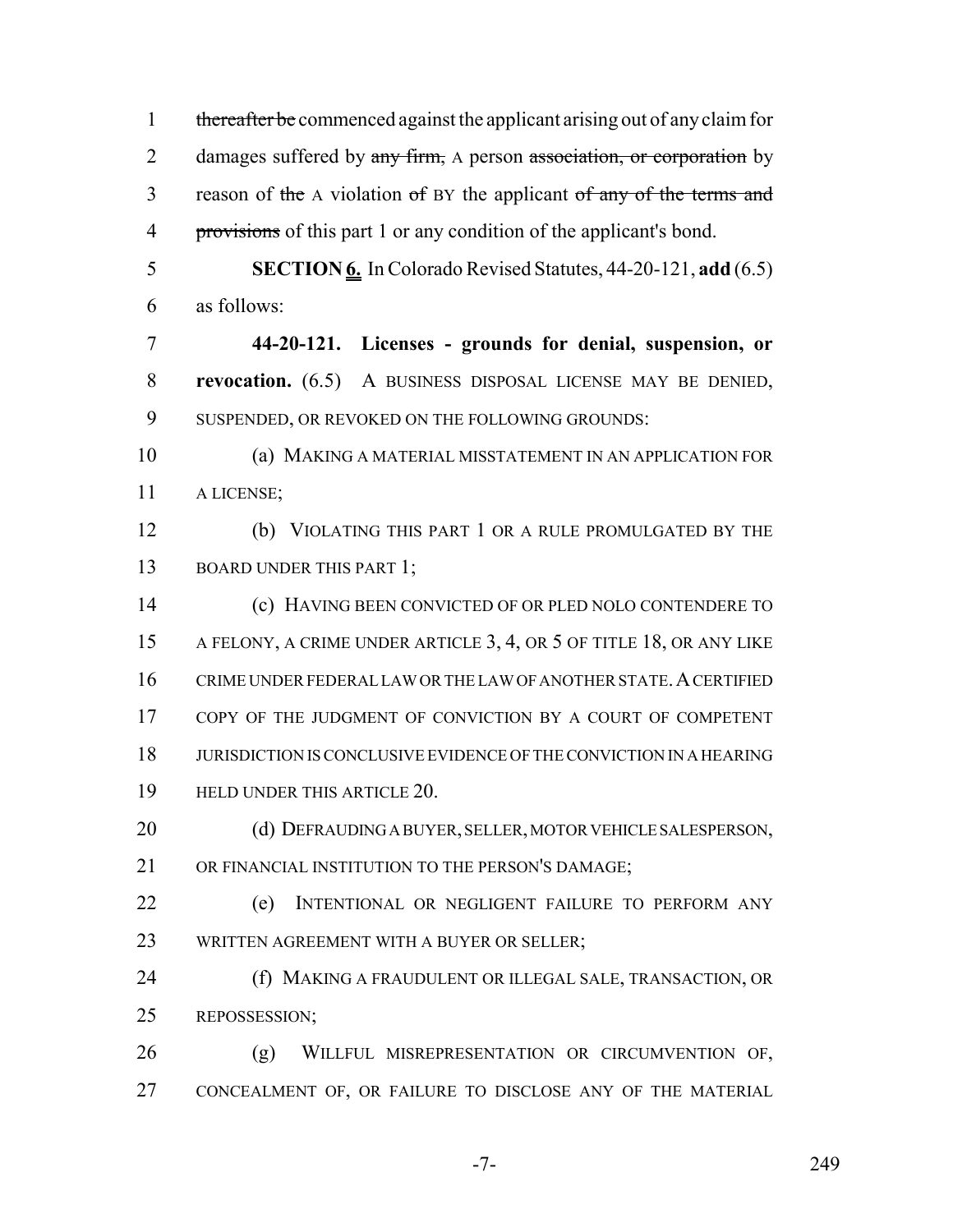PARTICULARS REQUIRED TO OR THE NATURE OF ANY OF THE MATERIAL PARTICULARS REQUIRED TO BE STATED OR FURNISHED TO THE BUYER; (h) INTENTIONALLY PUBLISHING OR CIRCULATING AN

 ADVERTISEMENT THAT IS MISLEADING OR INACCURATE IN ANY MATERIAL PARTICULAR OR THAT MISREPRESENTS A PRODUCT SOLD BY OR FURNISHED BY A LICENSED DEALER;

 (i) KNOWINGLY SELLING, ACQUIRING, OR DISPOSING OF A STOLEN MOTOR VEHICLE;

 (j) WILLFULLY VIOLATING A STATE OR FEDERAL LAW GOVERNING COMMERCE OR MOTOR VEHICLES OR A RULE GOVERNING COMMERCE OR MOTOR VEHICLES PROMULGATED BY ANY LICENSING OR REGULATING AUTHORITY GOVERNING MOTOR VEHICLES IF THE ACT CONSTITUTING THE VIOLATION DIRECTLY AND NECESSARILY INVOLVES COMMERCE OR MOTOR VEHICLES;

 (k) REPRESENTING OR SELLING AS NEW A MOTOR VEHICLE THAT THE DEALER OR SALESPERSON KNOWS:

 (I) HAS BEEN USED FOR AND OPERATED FOR DEMONSTRATION PURPOSES; OR

(II) IS A USED MOTOR VEHICLE;

 (l) VIOLATING A STATE OR FEDERAL STATUTE, RULE, OR 21 REGULATION DEALING WITH ODOMETERS:

**(m) SELLING TO A RETAIL CUSTOMER A MOTOR VEHICLE THAT IS**  NOT EQUIPPED AS REQUIRED BY OR IN PROPER CONDITION AND 24 ADJUSTMENT AS REQUIRED BY PART 2 OF ARTICLE 4 OF TITLE 42 UNLESS 25 THE VEHICLE IS SOLD AS A TOW-AWAY AND NOT TO BE DRIVEN;

26 (n) COMMITTING A FRAUDULENT INSURANCE ACT UNDER SECTION 10-1-128; OR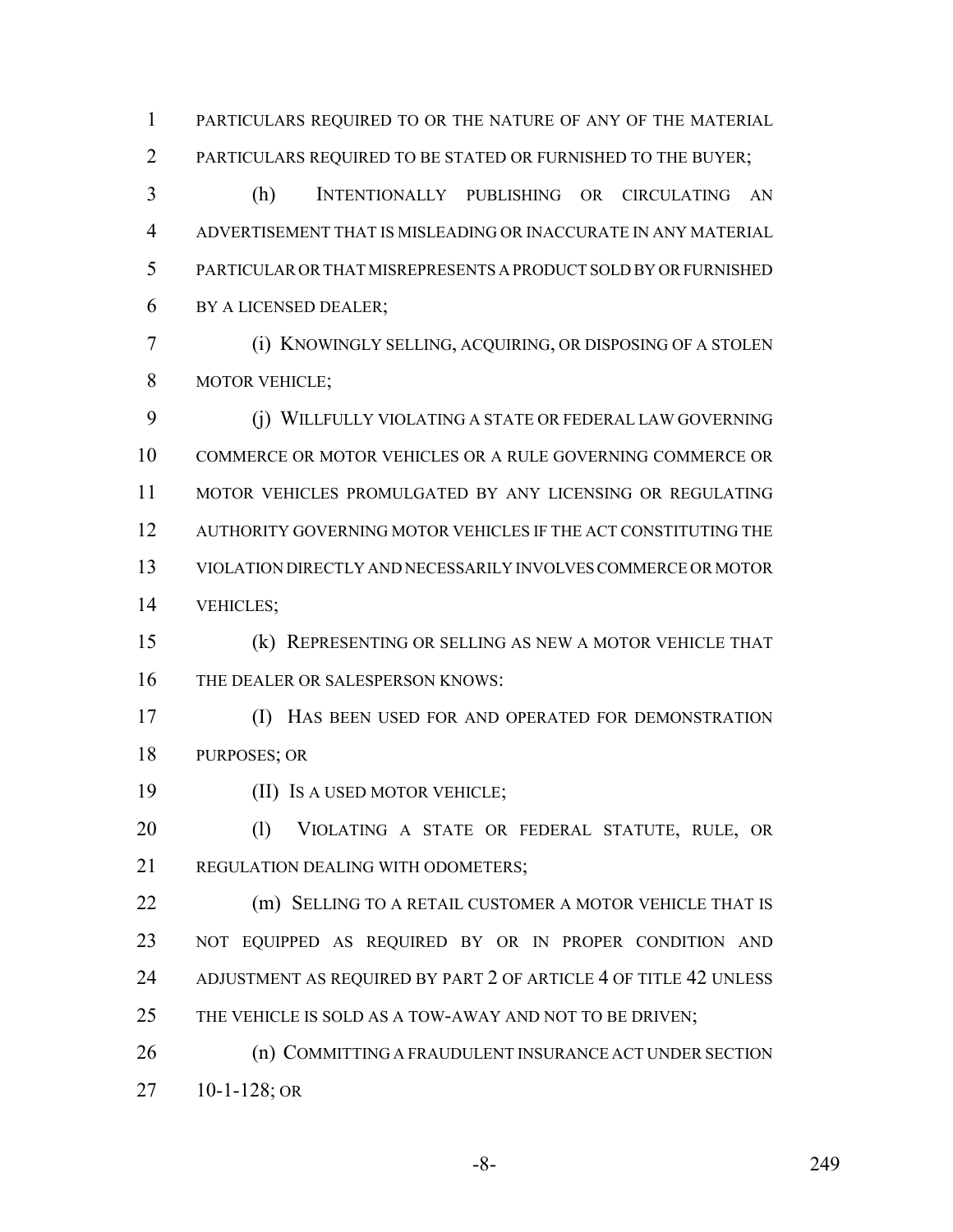| $\mathbf{1}$   | (o) FAILING TO NOTIFY A PROSPECTIVE BUYER OF THE ACCEPTANCE                   |
|----------------|-------------------------------------------------------------------------------|
| $\overline{2}$ | OR REJECTION OF A MOTOR VEHICLE PURCHASE ORDER AGREEMENT WITHIN               |
| 3              | A REASONABLE PERIOD, AS DETERMINED BY THE BOARD, WHEN THE                     |
| $\overline{4}$ | LICENSEE IS WORKING WITH THE PROSPECTIVE BUYER ON A FINANCE SALE              |
| 5              | OR A CONSIGNMENT SALE.                                                        |
| 6              | <b>SECTION 7.</b> In Colorado Revised Statutes, 44-20-124, amend              |
| 7              | (2) introductory portion as follows:                                          |
| 8              | 44-20-124. Unlawful acts. (2) It is unlawful for any person to act            |
| 9              | as a motor vehicle dealer, manufacturer, distributor, wholesaler,             |
| 10             | manufacturer representative, used motor vehicle dealer, buyer agent,          |
| 11             | wholesale motor vehicle auction dealer, BUSINESS DISPOSER, or motor           |
| 12             | vehicle salesperson unless the person has been duly licensed under this       |
| 13             | part 1, except for:                                                           |
| 14             | <b>SECTION 8.</b> In Colorado Revised Statutes, 44-20-128, amend              |
| 15             | $(2)(b)$ as follows:                                                          |
| 16             | 44-20-128. Penalty. (2) (b) Any person who willfully violates                 |
| 17             | section 44-20-124 (2) by acting as a motor vehicle dealer, wholesaler,        |
| 18             | used motor vehicle dealer, buyer agent, wholesale motor vehicle auction       |
| 19             | dealer, BUSINESS DISPOSER, or motor vehicle salesperson without proper        |
| 20             | authorization commits a class 3 misdemeanor and, upon conviction              |
| 21             | thereof, shall be punished by a fine of not less than one thousand dollars    |
| 22             | and a penalty of twenty-five hours of useful public service, neither of       |
| 23             | which the court may suspend, for each separate offense; except that, if the   |
| 24             | violator is a corporation, the corporation shall be punished by a fine of not |
| 25             | less than five thousand dollars nor more than twenty-five thousand dollars    |
| 26             | for each separate offense. A second conviction for an individual shall be     |
| 27             | punished by a fine of not less than five thousand dollars nor more than       |